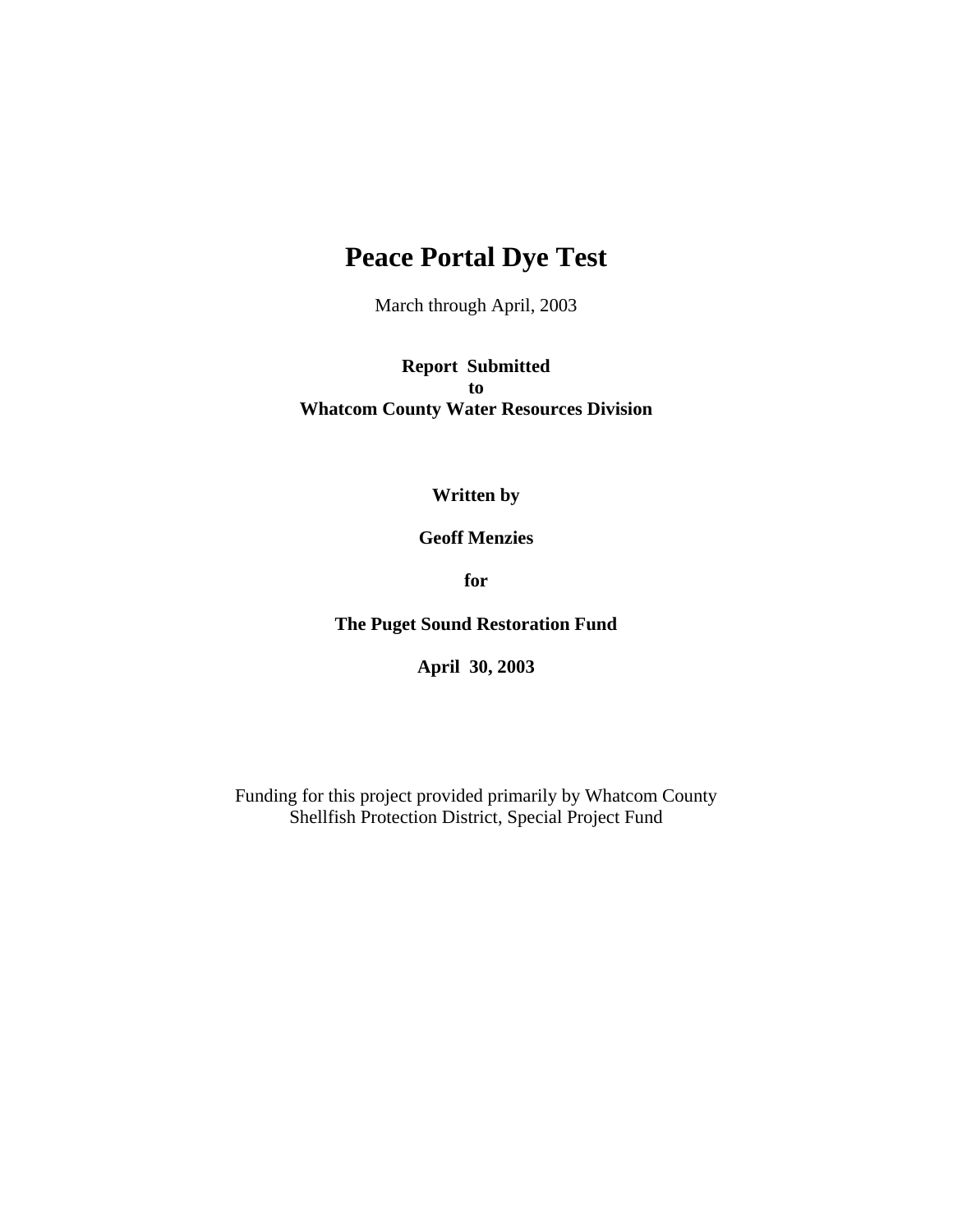## **Introduction**

A six-month long community-based shoreline storm water sampling program was conducted during the late summer and fall of 2001. The focus area was 11 storm drains along the eastern shore of Drayton Harbor, including the mouths of Dakota and California Creeks. This project was managed by the Puget Sound Restoration Fund (PSRF) with support from the City of Blaine, Washington State Department of Health-Shellfish Division (DOH), Whatcom County Water Resources Division and citizen volunteers. Results were summarized in the February, 2002 report titled: Drayton Harbor Community Shoreline Water Quality Sampling Program, FINAL REPORT. This report was submitted to Whatcom County Water Resources Division and distributed to all of the project partners.

All of the partners as well as some interested citizens and local agency representatives were convened on February 20, 2002 to review and discuss the results of this project. At the request of the PSRF, DOH reviewed the findings of the Shoreline Sampling report in detail in June, 2002. This review was done by Frank Meriwether. His comments were shared with Geoff Menzies (PSRF), Grant Stewart (Blaine Public Works Director) and Ami Stillings (Whatcom County). In summary, Mr. Meriwether felt that it was possible that the high fecal coliform concentrations detected at storm drains 2 and 3 (see figure 1) could be due to possible cross-connections between the sanitary sewer and storm water conveyance systems. He recommended that a simple dye test of sewer manholes in the drainages serviced by these two storm water drains could determine whether such a connection does exist. With partnering from Blaine, maps of the storm and sewer systems were then sent to DOH in order to precisely identify the overlap of the area drained by the storm system and serviced by the sanitary sewer collection system. Based on these maps, ten manholes were selected for dye testing. It was agreed that after a work plan had been drafted, the City of Blaine would partner with PSRF to complete this follow-up project during the winter of 2002-2003.

This report summarizes the findings of this 2-month test, which was completed in April, 2003.

## **Methods and Materials**

Charcoal packets provided by Ozark Underground Laboratory were used as the primary method to determine whether fluorescein tracer dye placed in sewer manholes made its way into storm water drainages or into marine waters. Each packet contains 4.5 grams of 12- mesh coconutactivated charcoal. Two weeks before the dye test, duplicate charcoal packets were place at three locations, Port of Bellingham sampling station E (POB E) and at the end of storm drains 2 and 3 (see figure1). These packets were collected and replaced seven times during the course of the study. This provided information on background levels of dye two weeks before and the week before the dye test as well as on days 1,3,5,7, and 14 after dye was delivered to the sewer manholes. One set of charcoal packets was sent routinely during the study period to DOH for initial analysis. The duplicate set of packets were stored in a refrigerator during the study and sent to Ozark Underground Laboratory (OUL) for analysis once the field work was complete.

Charcoal packets were also placed and collected in a third storm drain (drain 2.5) on four occasions after the dye test began; days 1,3,5, and 7. These were also analyzed by both DOH and OUL. Charcoal packets were placed in the water stream of each storm drain by attaching them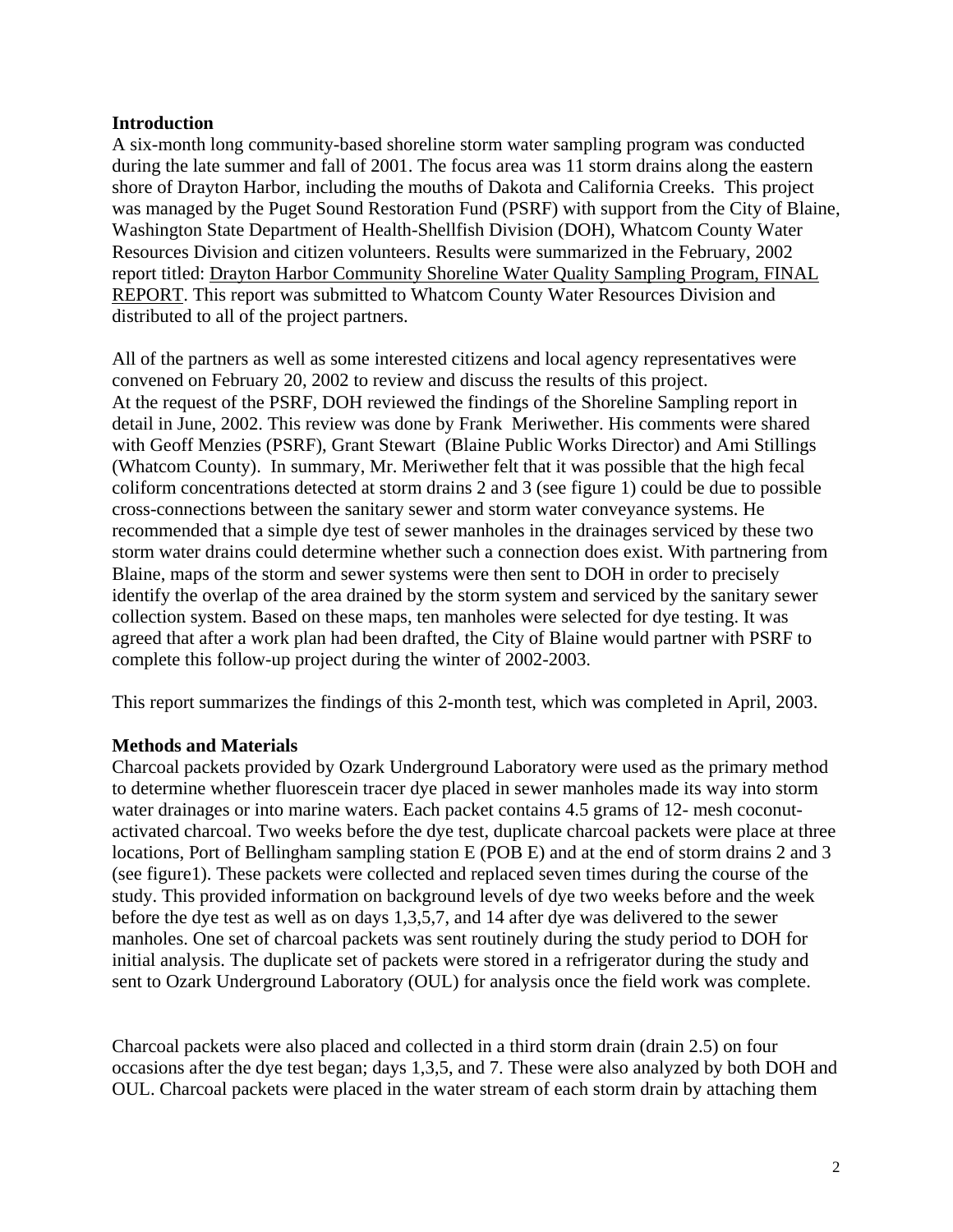with a plastic tie to a 10-inch length of plastic coated electrical wire that was attached to a 3holed brick, which was inserted upstream inside of each drain pipe. The charcoal packets used at POB E were attached with a plastic tie to a nylon line below a crab pot float anchored at this location.

In addition to charcoal packet analysis by both DOH and OUL, visual observations for dye were made in the field on every occasion that charcoal packets were collected and replaced. Immediately after dye was placed in the manholes, several volunteers were positioned along the storm water drainage area for three hours to look for signs of fluorescence in the runoff.

The depth of storm water flow at the end of each drain was measured every time charcoal packets were replaced to assess relative flow in the storm drains during the test period.

Two pounds of Fluorescein dye (powder, 75%AI) was provided by OUL for this study. It was well mixed with 2 gallons of water, then divided into 10 separate 26 -ounce containers, which were delivered to staff persons from the City of Blaine one day prior to the test. Between 8 and 10 a.m. on March  $25<sup>th</sup>$ , Blaine staff poured one 26-ounce container of dye into each of the following manholes: D6-5C0, D6-3, D5-5, D5-4(west end of alley, north of Boblett between Peace Portal and  $3<sup>rd</sup>$ ), E6-10, E6-9, D4-5, D4-6, D5-4(Peace Portal), and the unnumbered manhole on the corner of Cedar St. and Peace Portal which feeds directly into D6-1. Delivery of dye to each manhole was immediately flushed with about twenty gallons of water.

# **Dye Recovery Analytical methods**

The procedures used by Ozark Underground Laboratory to extract, identify, and quantify Fluorescein dye is described in detail in the publication titled: "Procedures and Criteria Analysis of Fluorescein, Eosine, Rhodamine WT, Sulforhodamine B, and Pyranine Dyes in Water and Charcoal Samplers, January 2, 2001", written by Thomas Aley, PHG 179, President of Ozark Underground Laboratory, Inc.. Charcoal packets upon receipt are refrigerated, then cleaned by spraying them with jets of clean water. An eluting solution is then used to recover the dye if present from each charcoal packet. A sample of the elutant is then placed in a Shimadzu spectrofluorophotometer. Where dye is detected, results are reported as peak wavelength in nanometers and the dye concentration, based on either the height of the fluorescence peak or the area within the fluorescence peak, is reported in parts per billion. The fact that a fluorescence peak is identified in their analytical results is not proof that it is fluorescein dye or that it is fluorescein dye from the trace of concern. There are several criterion which must be met in order to confirm that fluorescein dye detected from charcoal packets is from the trace of concern. These include all of the following factors: the fluorescence peak, dye concentration relative to the detection limit, dye concentration relative to background levels, and finally the shape of the fluorescence peak.

DOH used the following procedure to analyze charcoal packets. Charcoal packets were processed chronologically, one sample day of packets at a time. Each packet was rinsed with non-chlorinated water to clean off any loose dirt and organic solids in the packet. Then the charcoal in each packet was covered with a 5% solution of potassium hydroxide (KOH) in 70% isopropyl alcohol in a glass test tube, capped, and set in a dark room for several hours before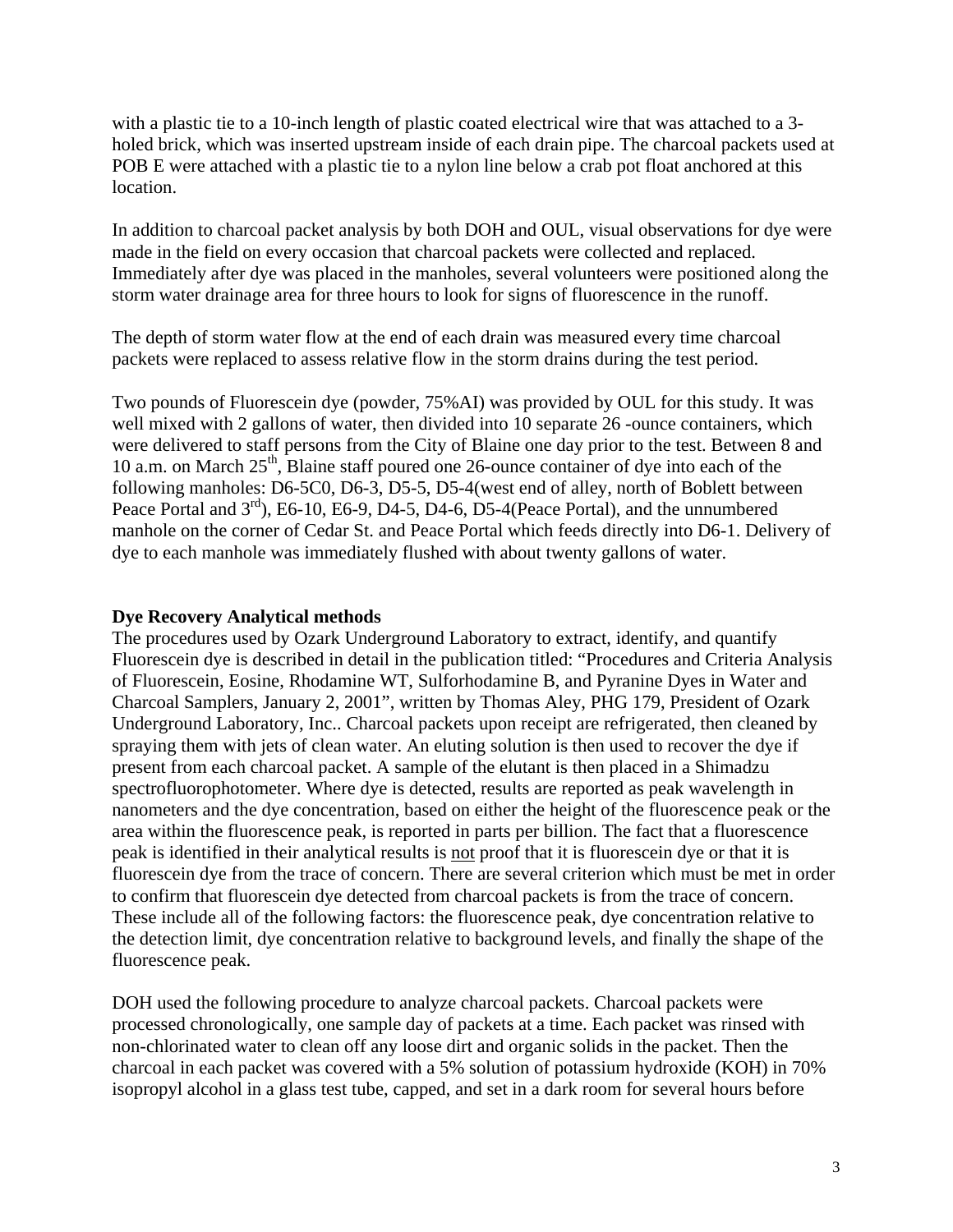assessment. Presence of dye was assessed visually in a dark room with a pen light (white light) with a narrow beam for the presence of fluorescence. A white background was provided to aid in the visual determination of any green fluorescence. This assessment was conducted for each test tube approximately three and six hours after the charcoal was immersed in the KOH solution.

# **Results**

The table below (Table 1) on the following page summarizes the results. See Appendix A (Hard Copy only) for complete package of results from Ozark Underground Laboratory which includes: Certificate of Analysis, Results Summary Table 1, field data sheets, and Fluorescence magnitude graphs for each detection.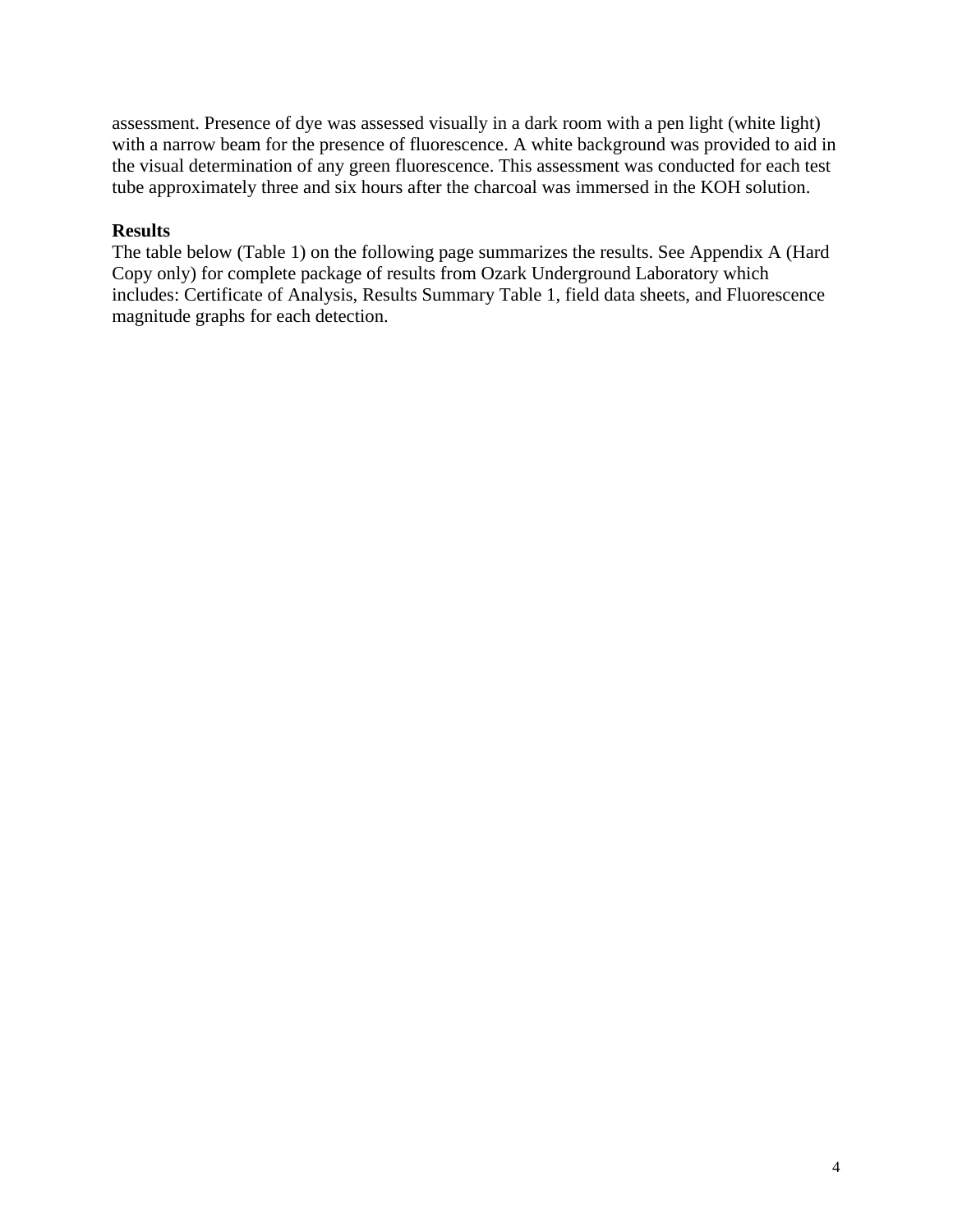|                      |                                                                                                   |                       |                        |                        |                | <b>Dye</b><br>results |                      | <b>Ozark Lab Results</b> |       |
|----------------------|---------------------------------------------------------------------------------------------------|-----------------------|------------------------|------------------------|----------------|-----------------------|----------------------|--------------------------|-------|
| <b>Charcoal Pack</b> | <b>Placement Date</b>                                                                             | <b>Placement Time</b> | <b>Collection date</b> | <b>Collection Time</b> | Flow (" deep)  | Field search          | <b>DOH Detection</b> | Peak wavelength          | Conc. |
| <b>PRE DYE</b>       |                                                                                                   |                       |                        |                        |                |                       |                      | (nanometers)             | (ppb) |
| POB <sub>E</sub>     | 11-Mar                                                                                            | 1200                  | 18-Mar                 | 1136                   | na             | none                  | none                 | <b>ND</b>                |       |
| Drain 2              | 11-Mar                                                                                            | 1300                  | 18-Mar                 | 950                    | 2.5            | none                  | none                 | 513.8                    | 0.624 |
| Drain 3              | 11-Mar                                                                                            | 1330                  | 18-Mar                 | 1011                   | 0.5            | none                  | none                 | 513.0 *                  | 0.487 |
|                      |                                                                                                   |                       |                        |                        |                |                       |                      |                          |       |
| POB <sub>E</sub>     | 18-Mar                                                                                            | 1140                  | 25-Mar                 | 755                    | na             | none                  | none                 | <b>ND</b>                |       |
| Drain 2              | 18-Mar                                                                                            | 1000                  | 25-Mar                 | 703                    | $\overline{2}$ | none                  | none                 | 513.8                    | 1.160 |
| Drain 3              | 18-Mar                                                                                            | 1015                  | 25-Mar                 | $\overline{718}$       | 0.75           | none                  | none                 | 513.9 *                  | 0.396 |
|                      | Fluorescein tracer dye was poured into sanitary sewer manholes on 3/25 between 8 a.m. and 10 a.m. |                       |                        |                        |                |                       |                      |                          |       |
| <b>POST DYE</b>      |                                                                                                   |                       |                        |                        |                |                       |                      |                          |       |
| POB <sub>E</sub>     | 25-Mar                                                                                            | 757                   | 26-Mar                 | 1128                   | na             | none                  | none                 | ΝD                       |       |
| Drain 2              | 25-Mar                                                                                            | 707                   | 26-Mar                 | 1015                   | $\overline{2}$ | none                  | none                 | 514.0*                   | 0.374 |
| Drain 3              | 25-Mar                                                                                            | 722                   | 26-Mar                 | 1040                   | 0.5            | none                  | none                 | 513.7 *                  | 0.290 |
| Drain 2.5            | 25-Mar                                                                                            | 733                   | 26-Mar                 | 1055                   | 0.25           | none                  | none                 | $515.8*$                 | 0.146 |
|                      |                                                                                                   |                       |                        |                        |                |                       |                      |                          |       |
| POB <sub>E</sub>     | 26-Mar                                                                                            | 1132                  | 28-Mar                 | 730                    | na             | none                  | none                 | <b>ND</b>                |       |
| Drain 2              | 26-Mar                                                                                            | 1021                  | 28-Mar                 | 750                    | $\overline{2}$ | none                  | none                 | 513.6 *                  | 0.486 |
| Drain 3              | 26-Mar                                                                                            | 1045                  | 28-Mar                 | 815                    | 0.37           | none                  | none                 | 513.0 *                  | 0.300 |
| Drain 2.5            | 26-Mar                                                                                            | 1100                  | 28-Mar                 | 805                    | 0.12           | none                  | none                 | 513.8 *                  | 0.185 |
|                      |                                                                                                   |                       |                        |                        |                |                       |                      |                          |       |
| <b>POBE</b>          | 28-Mar                                                                                            | 740                   | 30-Mar                 | 1352                   | na             | none                  | none                 | <b>ND</b>                |       |
| Drain 2              | 28-Mar                                                                                            | 755                   | 30-Mar                 | 1410                   | 2.75           | none                  | none                 | 514.8                    | 0.706 |
| Drain 3              | 28-Mar                                                                                            | 820                   | 30-Mar                 | 1425                   | 0.75           | none                  | none                 | $512.2*$                 | 0.275 |
| Drain 2.5            | 28-Mar                                                                                            | 808                   | 30-Mar                 | 1440                   | 0.25           | none                  | none                 | 513.4 *                  |       |
|                      |                                                                                                   |                       |                        |                        |                |                       |                      |                          |       |
| POB <sub>E</sub>     | 30-Mar                                                                                            | 1357                  | 1-Apr                  | 1115                   | na             | none                  | none                 | <b>ND</b>                |       |
| Drain 2              | 30-Mar                                                                                            | 1414                  | 1-Apr                  | 1130                   | 2.5            | none                  | none                 | 513.4 *                  | 0.706 |
| Drain 3              | 30-Mar                                                                                            | 1431                  | 1-Apr                  | 1201                   | 0.75           | none                  | none                 | 513.6 *                  | 0.477 |
| Drain 2.5            | 30-Mar                                                                                            | 1445                  | 1-Apr                  | 1145                   | 0.5            | none                  | none                 | <b>ND</b>                |       |
|                      |                                                                                                   |                       |                        |                        |                |                       |                      |                          |       |
| <b>POBE</b>          | 1-Apr                                                                                             | 1118                  | 8-Apr                  | 1108                   | na             | none                  | not sent             | <b>ND</b>                |       |
| Drain 2              | 1-Apr                                                                                             | 1135                  | 8-Apr                  | 1122                   | 2.5            | none                  | not sent             | 514.2                    | 0.861 |
| Drain 3              | 1-Apr                                                                                             | 1204                  | 8-Apr                  | 1135                   | 0.7            | none                  | not sent             | 513.2 *                  | 0.609 |

**Footnotes:**<br>ND = No dye detected

\* = A fluorescence peak is present that does not meet all the criteria for a positive dye result but has been calculated as though it were the tracer dye.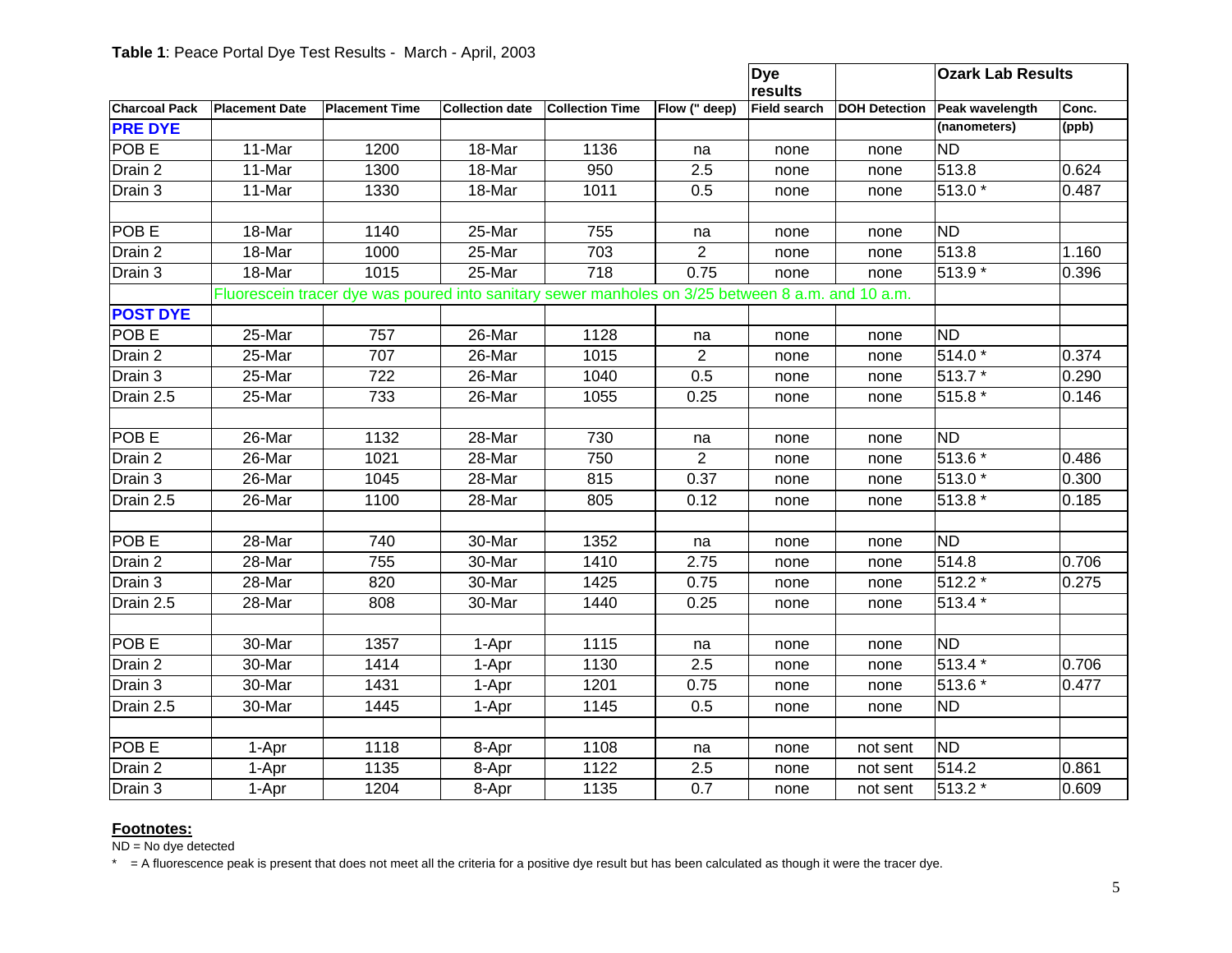## **Results Cont'd:**

Environmental conditions were ideal for this study in that there was significant ground saturation at the start of the test, and enough rainfall throughout the test to maintain good flows in all storm drains that were checked. A past indicator of saturated conditions along this drainage is a corrugated metal pipe east of the railroad tracks between drains 2 and 3. This pipe only has groundwater flow under very wet conditions. It was flowing on every day that charcoal packets were replaced during this study.

No dye was observed in the field during the test. Storm Drain #1, which drains the marsh just east of the boat ramp, was observed on every occasion that charcoal packets were replaced. Dye was never seen in this drainage. Tracer dye was first observed at the Blaine wastewater treatment plant at about 12:00 noon on March 25.

DOH did not see any fluorescence in the visual analysis that they performed on any of the charcoal packet samples.

Ozark Underground laboratory detected background levels of some fluorescent material at both storm drains 2 and 3 but not at POB station E. After tracer fluorescein dye was added to the sanitary sewer system, fluorescence was detected at storm drains 2 and 3 in every sample that was submitted, but not at levels significantly higher than the background levels. Ozark also detected fluorescence in storm drain 2.5 from three of four samples that were submitted but at even lower concentrations than were detected in drains 2 and 3. Based on these results, none of the tracer dye that was placed in the sanitary sewer manholes was recovered in any of the sites. This indicates that the occasionally high fecal coliform concentrations detected in these storm drains is not the result of any cross-connection with the sanitary sewer system in this area.

Fluorescence that was detected in background samples and after the initiation of the dye test is probably due to the presence of fluorescein, which is a common ingredient in anti-freeze. It is not unusual for small quantities of anti-freeze to be detected in storm water drainage.

#### **Acknowledgements**

I am very grateful to the following people who contributed their time and/or expertise in the design and fieldwork necessary to complete these field studies: They are:

Frank Meriwether, DOH Office of Shellfish Programs Thomas Aley, President, Ozark Underground Laboratory Tom Cullen, Drayton Harbor Community Oyster Farmer Ron Leach, Drayton Harbor Community Oyster Farmer Richard Arnold, Drayton Harbor Community Oyster Farmer Kathy Cullen, Storm water sampling volunteer Jodee Arnold, Storm water sampling volunteer Ami Stillings, Shellfish Coordinator, Whatcom County Water Resources Division Frank Arnett, Wastewater Sampler and Operator, City of Blaine Steve Banham, Public Works Director, City of Blaine John Walter, Sewer Collections Lead, City of Blaine